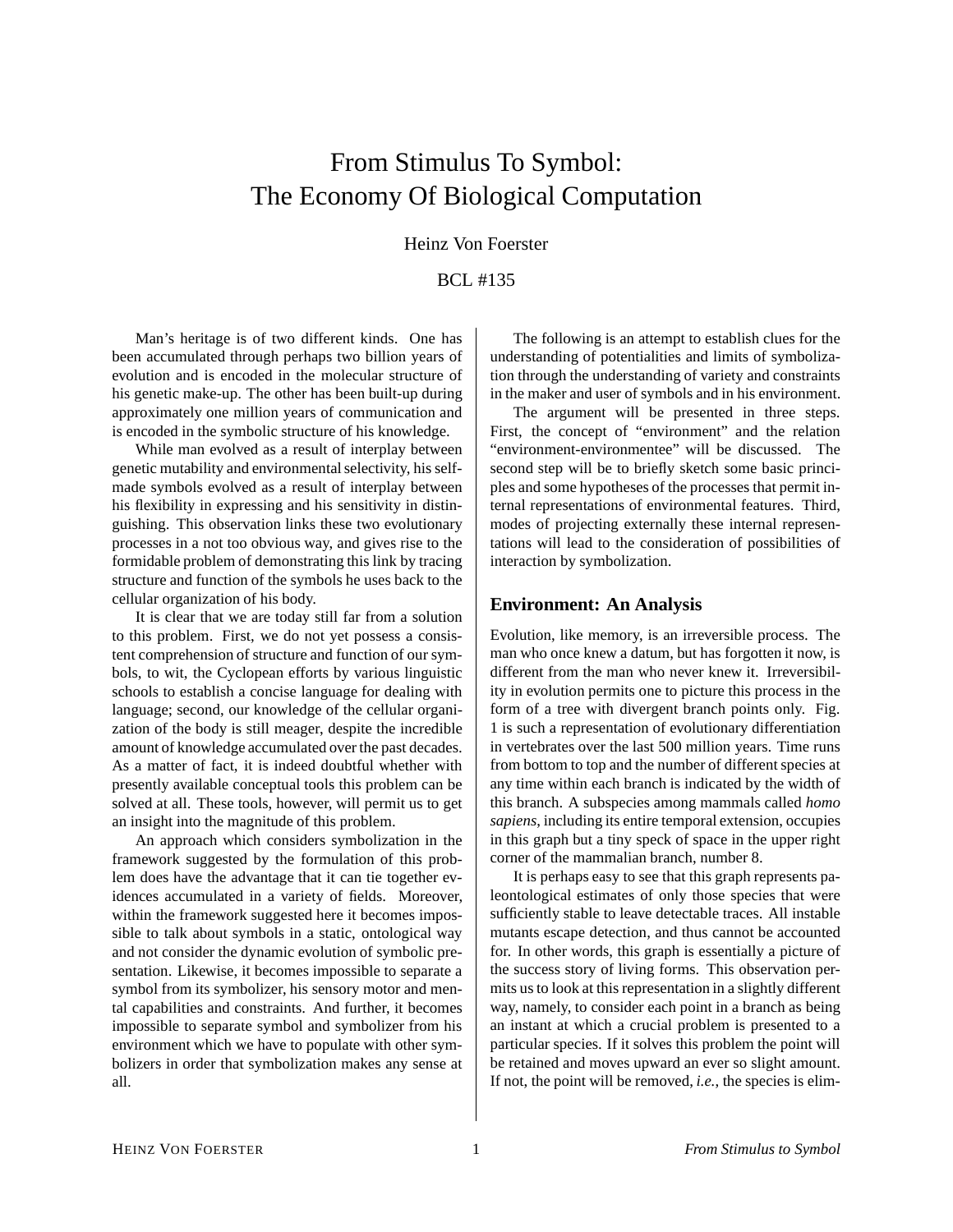inated. It is clear that the crucial problem referred to here is how to survive, and it is also clear that this crucial problem is posed by the properties of the particular environment which is in interaction with elements of this species or its mutants.



Fig. 1. *Evolution of vertebrates over the last 500 million years. Time runs from bottom to top. Width of branches corresponds to approximate abundance of different species within the branch (class). 1. Jawless fishes. 2. Cartilage fishes. 3. Placoderms. 4. Bony fishes. 5. Amphibians. 6. Birds. 7. Reptiles. 8. Mammals.*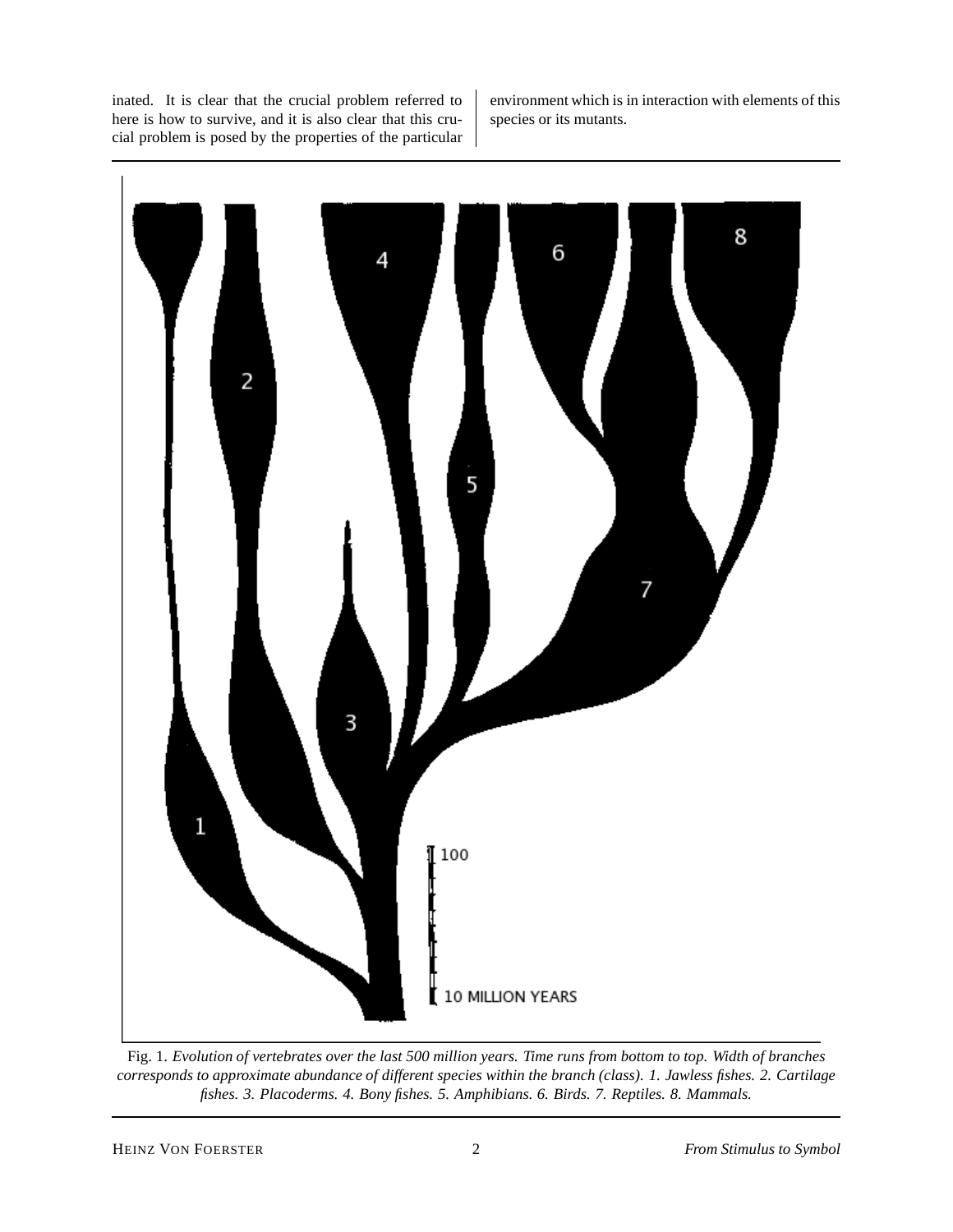From this viewpoint "environment" is seen in a twofold way: as a set of properties of the physical world that act upon an organism; and also as an accumulation of successful solutions to the problem of selecting such conditions in the physical world which are at least survivable. In this discussion "environment" will always carry this relative notion as "environment of. . . ," where environment and the organism associated with it will be duals to each other in the sense that a particular organism *O* implies its particular environment  $E(O)$ , and vice versa, that a particular environment *E* implies its appropriate organism  $O(E)$ .



Fig. 2. *Globular star cluster NGC 5272 in the constellation* Canes Venatici*, Mount Wilson and Palomar Observatories.*

By carving out from the physical universe just that

portion  $E(O)$  which is "meaningful" for this organism  $O$ , one has carved out a portion that is necessarily of compatible complexity with that of the organism. An organism that tolerates a variation of temperature of, say, thirty degrees Fahrenheit around a certain mean, cannot "dare" to move into places where temperatures vary beyond this tolerance.

This statement can be expressed differently. An organism that is matched to its environment possesses in some way or another an internal representation of the order and the regularities of this environment. How this internal representation within the cellular architecture of living systems is achieved will be taken up later in this paper.

At this point the concept of "order" needs further clarification. Intuitively one would associate order with the relation of parts in a whole. But what are parts? Again, intuitively, parts emerge as "separabilia," because the relation among their components is of higher order than that of the parts of the whole. Although this definition is circular, it points in the right direction, for it relates order to the strength of constraints that control the interaction of elements which comprise the whole. These constraints manifest themselves in the structures they produce. The globular star cluster (Fig. 2) has simple spherical symmetry, because the weak gravitational forces that hold the approximately 100,000 elements of this system in statistical equilibrium have themselves radial symmetry. Of course, much more sophisticated structures are obtained if this constraints are more numerous and stronger. The volume *Structure* of this present series $^1$  abounds with beautiful examples from nature and art, where either strong molecular forces (*e.g.*, the paper by Cyril Stanley Smith) or the application of strong principles of construction (*e.g.*, the paper by R. Buckminster Fuller) generate structures of great intricacy and sophistication. Here only one shall be given, the almost inexhaustible variety of hexagonal symmetries in snow crystals (Fig. 3). The growth mechanism of these crystals is subjected to a major constraint, namely the triangular shape of the water molecule  $H_2O$  which has two hydrogen atoms attached to the big oxygen atom at angles which are close to either 30°or 60°. This slight deviation from the condition that would produce equilateral shapes introduces a certain amount of "freedom" for the molecules to attach themselves to each other, which in turn allows for the large variability within this constraint. Note that in spite of the great difference in the individual shapes of these crystals, no difficulty arises in recognizing these forms at a glance as snow crystals. This suggests that the cognitive apparatus that "figures out" — or computes — the answer to the question "What is this?" is the one thing that is common to all these shapes, and this is the constraint in their growth mechanism. The name we give to this constraint is simply "snow crystal."

HEINZ VON FOERSTER 3 *From Stimulus to Symbol*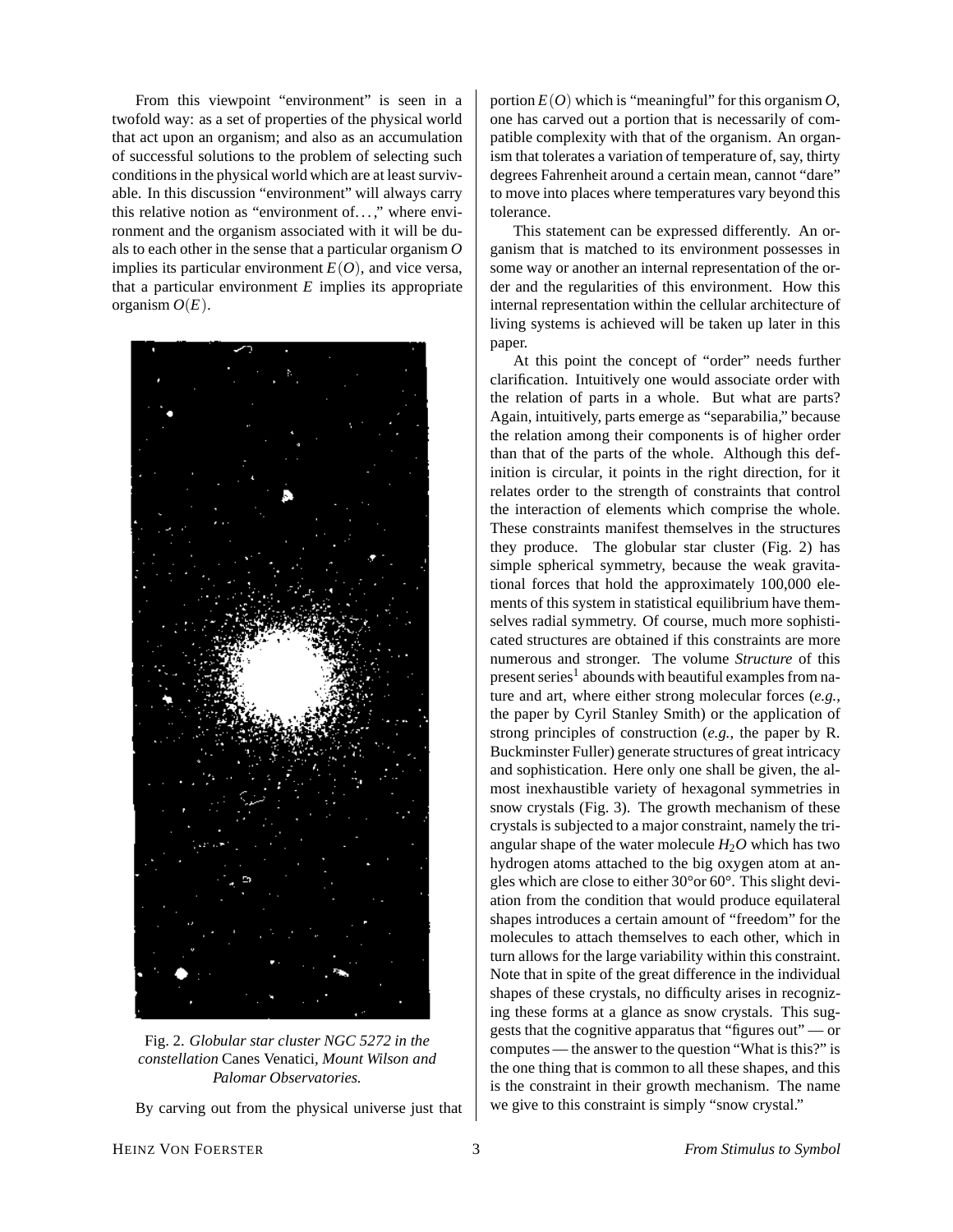

Fig. 3. *Snow crystals.*

In the temporal domain order is again generated by the constraints of the "Laws of Nature" which, on the macroscopic scale of direct observation, control the chain of events. Chaos would permit transitions from any state to any other state, mountains transforming themselves into flying pink elephants, pink elephants turning into yellow goo, etc. Not only are organisms impossible in this world, for by definition, there is no law that holds the organism together, but also this world is indescribable, for description requires names, and names refer to the "invariabilia" — the constraints — in the environment.

One clue of how to compute these constraints from the apparent structure of the environment is suggested by the preceding examples. Structure in space was determined by a law in the growth mechanism that permitted attachment of new neighbor elements only at particular points; structure in time was determined by a law in the transition process that permitted only a particular event to be neighbor to an existing one. In other words, spatiotemporal order is generated by constraints that control spatiotemporal neighborhood relationships. Hence, if these can be "sized up," the constraints can be evaluated.

If chaos permits every event to appear with equal probability, order emerges from chaos when certain transitions of events become more probable than others. Certainty of an event following another creates a perfect, deterministic universe, and the problem of how to survive in such a deterministic universe is reduced to finding the constraints that govern the transitions from one event to the next. Clearly, the simplest of all such deterministic universes is the one where no transitions take pace, *i.e.*, where everything is at motionless and uniform tranquility. Hence, the oceans, where temperature variations, changes in the concentration of chemicals, destructive forces, etc., are kept at a minimum, were the cradle for life.

The dual interdependence of organism-environment permits a dual interpretation of the tree of evolution (Fig. 1). Instead of interpreting points on this graph as *species of organisms*, one may interpret them as *species of environments*. Thus viewed, this chart represents the evolution of environments which were successively carved out of the physical universe. These environments evolved from simple, almost deterministic ones, to extremely complex ones, where large numbers of constraints regulate the flow of events. An environmental subspecies among mammalian environments, called "E (*homo sapiens*)," occupies in this graph a small speck of space in the upper right corner of branch number 8. Hence, its dual, "*homo sapiens*(E)," sees "his universe" as a result of two billion years of environmental evolution, which step by step carved out from the physical universe an ever increasing number of constraints of all those in this universe that are computable within the limits of the evolving organism.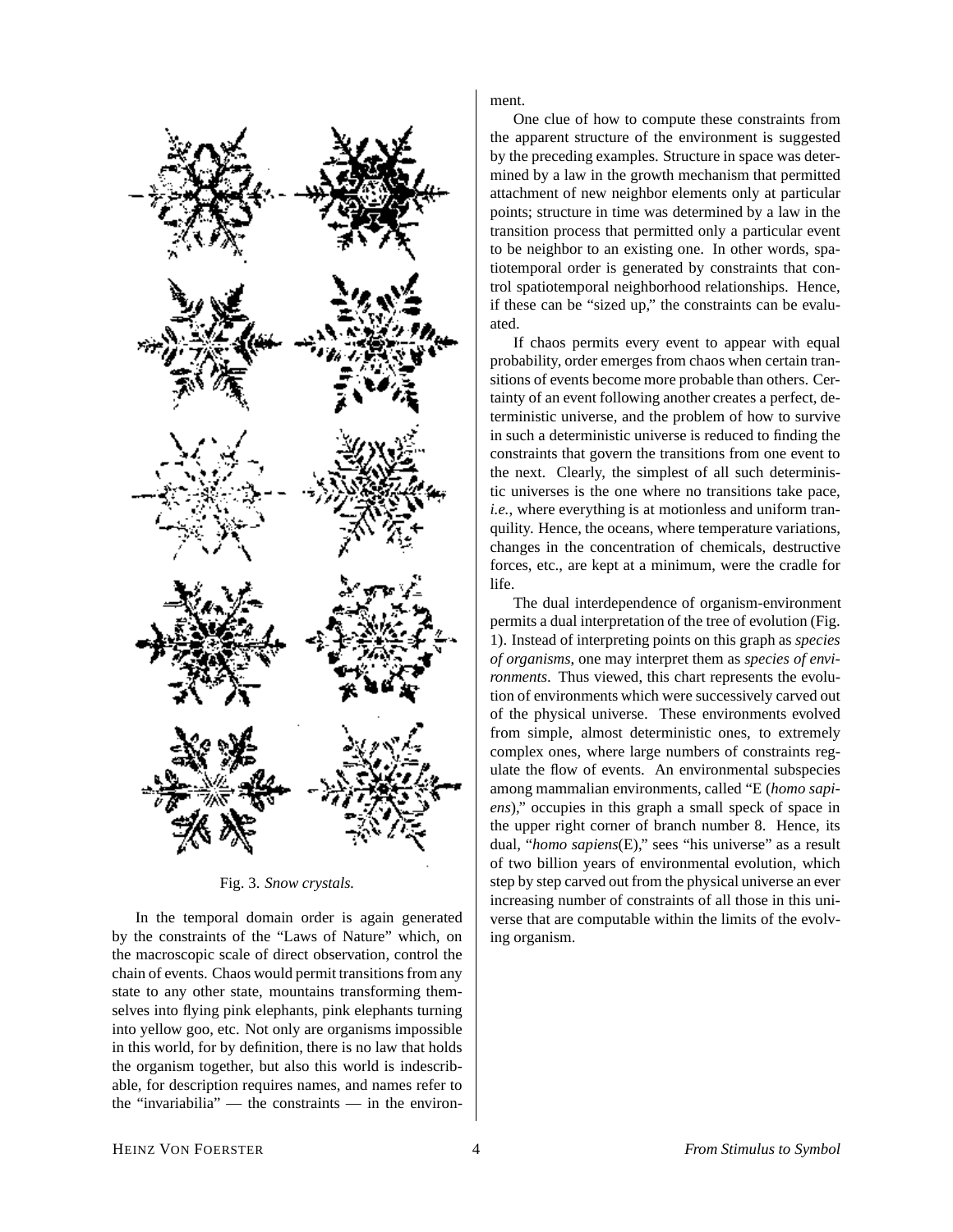The diagram shown here below sketches the circular flow of information in the system environmentorganism. In the environment constraints generate structure. Structural information is received by the organism which parses this information on to the brain which, in turn, computes the constraints. These are finally tested against the environment by the actions of the organism.



With the emergence of self-reflection and consciousness in higher organisms a peculiar complication arises. A self-reflecting subject may insist that introspection does not permit him to decide whether the world as he sees it is "real," or just a phantasmagory, a dream, an illusion of his fancy. A decision in this dilemma is important in this discussion, since, if the latter alternative should hold true, no problems as to how organisms represent internally the features of their environment would arise, for all environmental features would be just internal affairs in the first place.

In which sense reality indeed exists for a selfreflecting organism will become clear by the argument that defeats the solipsistic hypothesis.<sup>2</sup> This argument proceeds by *reductio ad absurdum* of the thesis: "This world is only in my imagination; the only reality is the imagining 'I.' "

Assume for the moment that the gentleman in the bowler hat in Fig. 4 insists that he is the sole reality, while everything else appears only in his imagination. However, he cannot deny that his imaginary universe is populated with apparitions that are not unlike himself. Hence he has to grant them the privilege, that they themselves may insist that they are the sole reality and everything else is only a concoction of their imaginations. On the other hand, they cannot deny that their fantasies are populated by apparitions that are not unlike themselves, one of which may be *he*, the gentleman with the bowler hat.

With this, the circle of contradiction is closed, for if one assumes to be the sole reality, it turns out he is the imagination of someone else who, in turn, insists that *he* is the sole reality.

The resolution of this paradox establishes the reality of environment through evidence of a second observer. Reality is that which can be witnessed: hence, rests on knowledge that can be shared, that is, "togetherknowledge," or *con-scientia*.



Fig. 4. Reductio ad absurdum *of the solipsistic hypothesis. The hominid apparitions of the gentleman with the bowler had have the gentleman with the bowler hat as apparition. Picture by Gordon Pask.*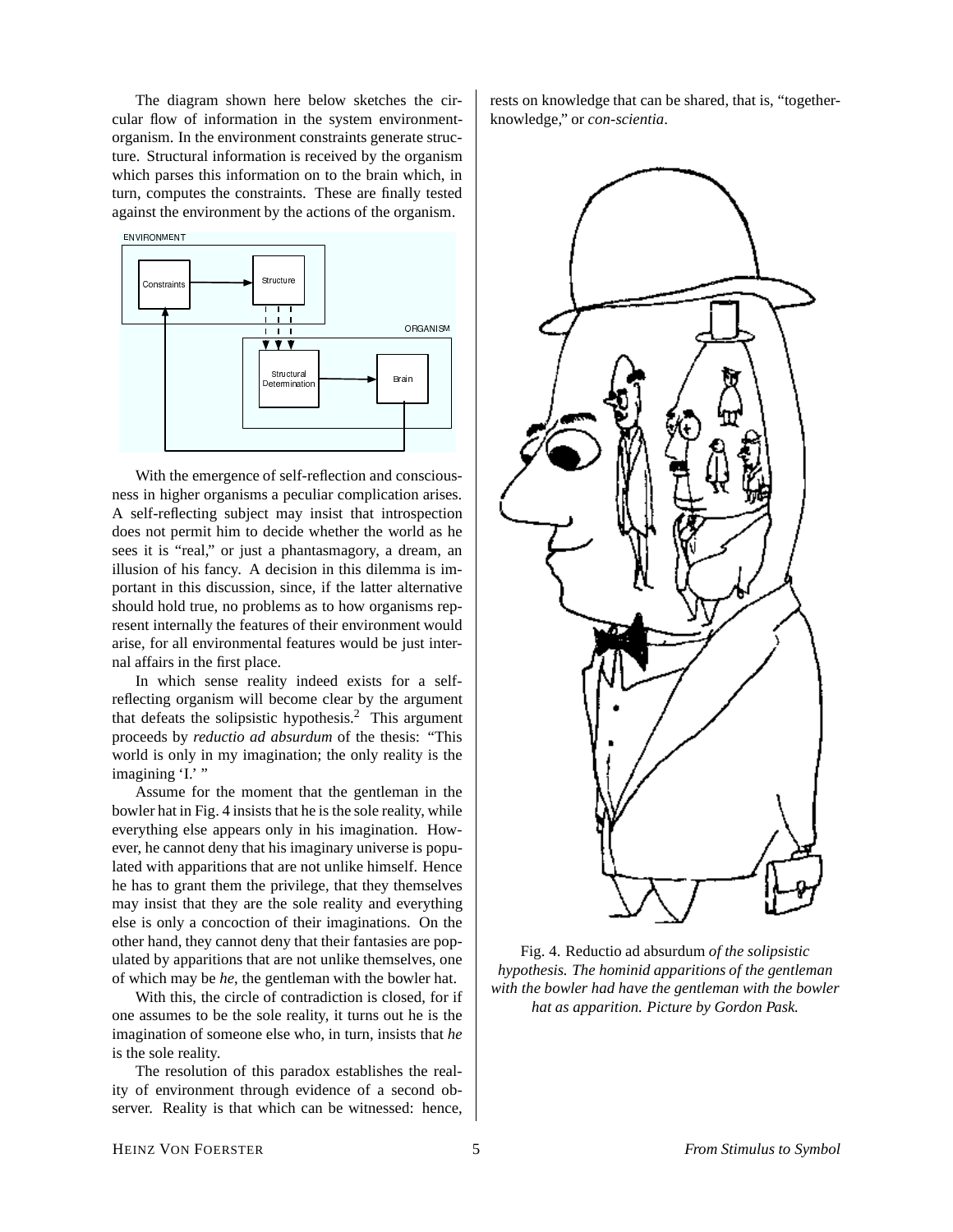## **Internal Representation Of Environment: A Physiology**

Distributed over the surface of multicellular organisms are highly differentiated cells that establish the interface between the proceedings of the external world and the representations of these proceedings within the organism. To some variables in the physical universe these cells, called sensory receptors, have become specifically sensitive: for example, cells sensitive to changes in pressure are insensitive to, say, the changes in the concentration of sodium chloride in the water surrounding the organism, etc., etc., and vice versa.

Sensitivity of a receptor cell to a specified perturbation is observed by its response in the form of a short electric discharge, which, after it has been initiated at the surface, travels into the interior of the organism along a thin fiber, the axon, which protrudes from the cell.



Fig. 5. *Electrical pulse activity measured with a microprobe on the axon of a tactile sensor neuron under different pressures. High frequency corresponds to high pressure.*

The approximate duration of this discharge is several thousandths of a second and its magnitude always about one-tenth of a volt, irrespective of the intensity of the perturbation. A prolonged perturbation produces a sequence of discharges the frequency of which corresponds approximately to the logarithm of the intensity of the perturbation. A series of such pulse sequences measured with small electrodes in the axon of a tactile sensor is shown in Fig. 5. In engineering language the encoding of an intensity into frequency of a signal is called frequency modulation, or FM, and it may be noted that all sensory information — irrespective of sensory modality — is coded into this common language.

If a perturbation is permanently applied, the interval between pulses slowly increases until the sensor fires at a low frequency — called the resting rate — which is independent of the intensity of the permanent perturbation. This phenomenon, "habituation," is one example of computational economy in living organisms, for a property of the universe that does not change in space or time can safely be ignored. Air has no smell. It is the change of things to which an organism must be alerted.

A specific perturbation that elicits responses of a sensory receptor is called stimulus. Stimulus and receptor are duals in the same sense as are environment and organism. Consequently, a tree of the evolution of sensory receptors could be drawn which, at the same time, would show the successive acquisition of specified properties of the physical universe that are selectively filtered out from the rest of the universe.

In the higher animals the most intricately developed sensory system is that of their visual organs. Distributed over the human retina are 180 million sensory receptors of essentially two kinds, the rods and the cones. Rods respond to brightness in general and are more concentrated on the periphery, while cones respond to brightness modified by a variety of pigments and are more concentrated in the central part of the retina, the fovea. The fovea, by proper accommodation of the crystalline lens, has the lion's share in transducing the information contained in the inverted image focused on the retina. $3$  The concentration of sensors in the fovea is very high indeed. An area on the retina of the magnitude of the small, black, circular spot that indicated termination of the previous sentence contains approximately 20,000 cones and rods. The projected image of this spot, when looked at under normal reading conditions, is "seen" by about 200 cells. Since each cell distinguishes about 60 levels of brightness, the number of images distinguishable by this small ensemble of 200 cells is exactly  $(60)^{200}$ , or approximately 101556. This is a meta-astronomical number which, if printed out on this page, spreads over 13 lines.

It is clear that this overwhelming mass of information is neither useful nor desirable, for an organism has to act; and to act requires making a decision on the available information, which in this case is so large that it would take eons of eons to initiate action, even if the evidence were scanned at lightning speed. Moreover, any accidental distortion of the image — may it be ever so slight — caused, say, by light scattering in the vitreous humor, by optical aberrations in the lens, such as achromatism, astigmatism, temporary failure of single receptors, etc., etc., would pass as evidence with equal weight and be admitted in the decision-making operation.

What, then, protects the brain from overflow of information?

A first clue was discovered by counting the fibers in the optic tract that is the bundle of nerves which connect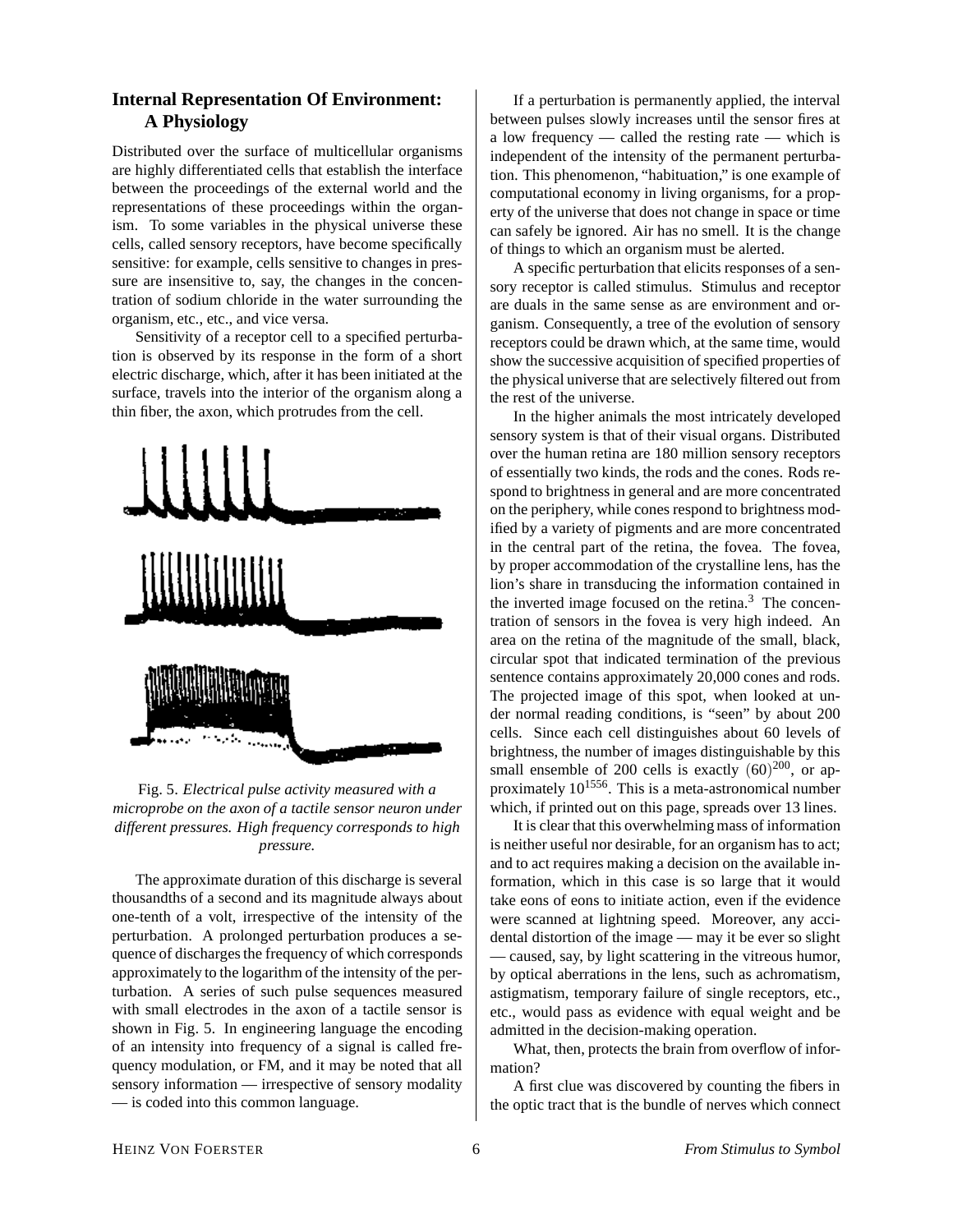the eye with the brain. Here one counts only one million fibers, a reduction by 1/180 compared with the number of sensors. Why this waste on the sensory level, or why this redundancy? Is all this tremendous sensory information just discarded? One has to look and to measure in order to answer these questions.

The anatomy of the post-retinal neural structures is

known over many decades; the knowledge of its functions emerges only slowly with advances in electronics and the refinement of micro-electrodes that permit penetration of single fibers *in vivo* and thus permit the recording of their activity under controlled conditions of illumination.



Fig. 6. *Semi-schematic drawing of the post-retinal neural network. 1. Rods and cones. 2. Nuclei of cones and rods. 3. Interaction between sensors and bipolars. 4. Bipolar cells. 5. Interaction bipolars and ganglion cells. 6. Ganglion cells. 7. Optic nerve.*

Fig. 6 shows a semi-schematic sketch of the multilayered post-retinal neural network that connects sensors with the fibers of the optic tract. Rods, and a few cones, with their associated cell bodies containing the nucleus, comprise layers 1 and 2, the light-sensitive nerve-endings in 1, the nuclei in 2. Their axons descend into layer 3 where contacts are established with fibers emerging from the nuclei of a second layer of cells, the "bipolars," in layer 4. Their axons, in turn, connect in layer 5 with branch-like ramifications, the "dendrites," emerging from cells of a third kind, the first ganglion cells in layer 6, which send their axons into deeper regions of the brain, making up the fibers of the optic tract, layer 7.

Two features of this network should be noted. First, that only a few sensors within a spatial neighborhood contribute to one ganglion cell, as can be seen more clearly in Fig. 7, which shows an elementary net of four rods, one cone, three bipolars and two ganglion cells, drawn directly from microscopic observation.<sup>4</sup> Second, that the signal pattern generated at the cones and rods may be modified only in two places, namely in layers 3 and 5 where cells in different layers connect, and thus

may act on their successors according to rules of signal transmission from neuron to neuron and according to the local connection scheme.

The mechanisms that determine the response of a successor cell when stimulated by the activity of its predecessor at the place of their junction — the synapse are still today not clear. Nevertheless, it is clear that two types of interaction can take place, excitation and inhibition. An excitatory synapse will transmit to the successor the oncoming discharge, while an inhibitory synapse will cancel the trigger action of another excitatory synapse. Fig. 8 suggests a symbolic representation of these two synaptic functions. The triangular figure represents the successor neuron with its axon extending downward. Axons from predecessor neurons forming excitatory synapses are indicated as knobs, those with inhibitory synapses as loops.

This observation of the two kinds of signal transmission suffices to see neural interaction in a new light, for it suggests the possibility of seeing the function of a neuron in the form of a logical operation, the affirmative corresponding to excitation, negation corresponding to inhibition. Hence, a network of synapting neurons can be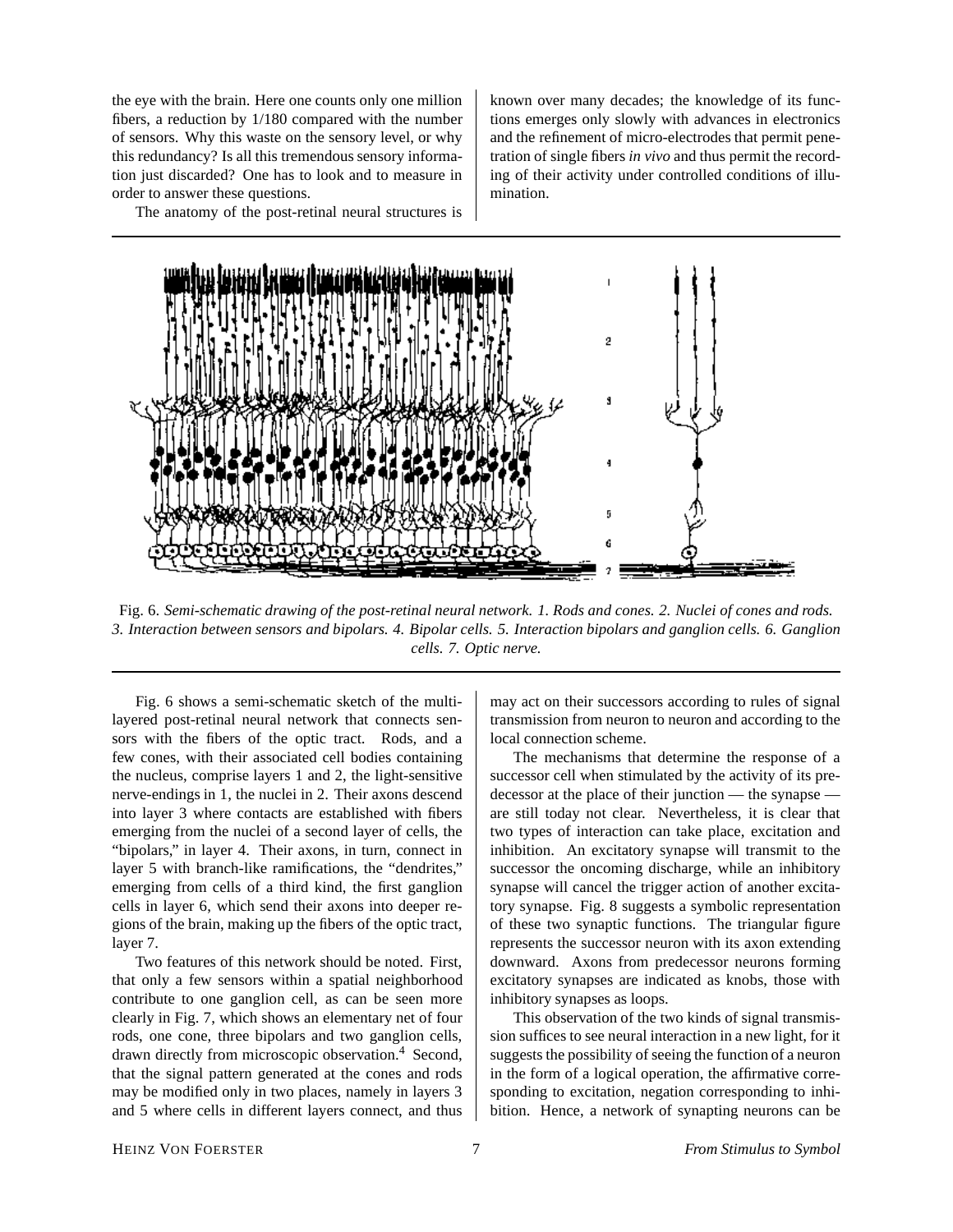regarded as a system that computes certain logical functions depending upon the type and structure of the connections.



Fig. 7. *Elementary net composed of four rods, one cone, three bipolars and two ganglion cells. Reproduced from S. L. Polyak,* The Vertebrate Visual System*, Chicago, The University of Chicago Press (1957).*

Fig. 8. *Symbolic representation of excitation (knob) and inhibition (loop) of a neuron.*

To see clearly the significance of this observation, an idealized two-layer neural network is drawn in Fig. 9. The first layer consists of "rods," each of which acts

upon precisely three neurons in the second "computing" layer. Two fibers with excitatory synapses connect with the neuron just below, while two other fibers with inhibitory synapses connect with its left- and right-hand neighbor. This we shall call an elementary net. It repeats itself periodically over the entire strip, which is thought to extend far out to both sides of the figure.



Fig. 9. *Periodic network of idealized neurons incorporating lateral inhibition.*



Fig. 10. *Periodic network with later inhibition computing the property "edge."*

What does this net compute? Assume that all sensors are uniformly illuminated. An arbitrary neuron in the computer layer receives from its corresponding sensor immediately above two excitatory stimuli which are, however, canceled by the two inhibitory stimuli descending from the immediate neighbors of its corresponding sensor. Due to the perfect cancellation of the two "yeses" and the two "noes," the net result is no response at all. Since this is true for all other neurons in the computer layer, the whole net remains silent, independent of the intensity of light projected on the sensors. One property of this scheme is now apparent: the net is insensitive to a uniform light distribution.

What happens if a perturbation is introduced in the light path? Fig. 10 illustrates this situation. Again, under regions of uniform darkness or uniform illumination the computer cells do not respond. However, the neuron at the fringe between darkness and light receives no inhibitory signal from the sensor in the shade, double excitation overrides single inhibition and the cell fires. Due to the periodicity of the elementary net, this property, namely, the presence of an edge, will be computed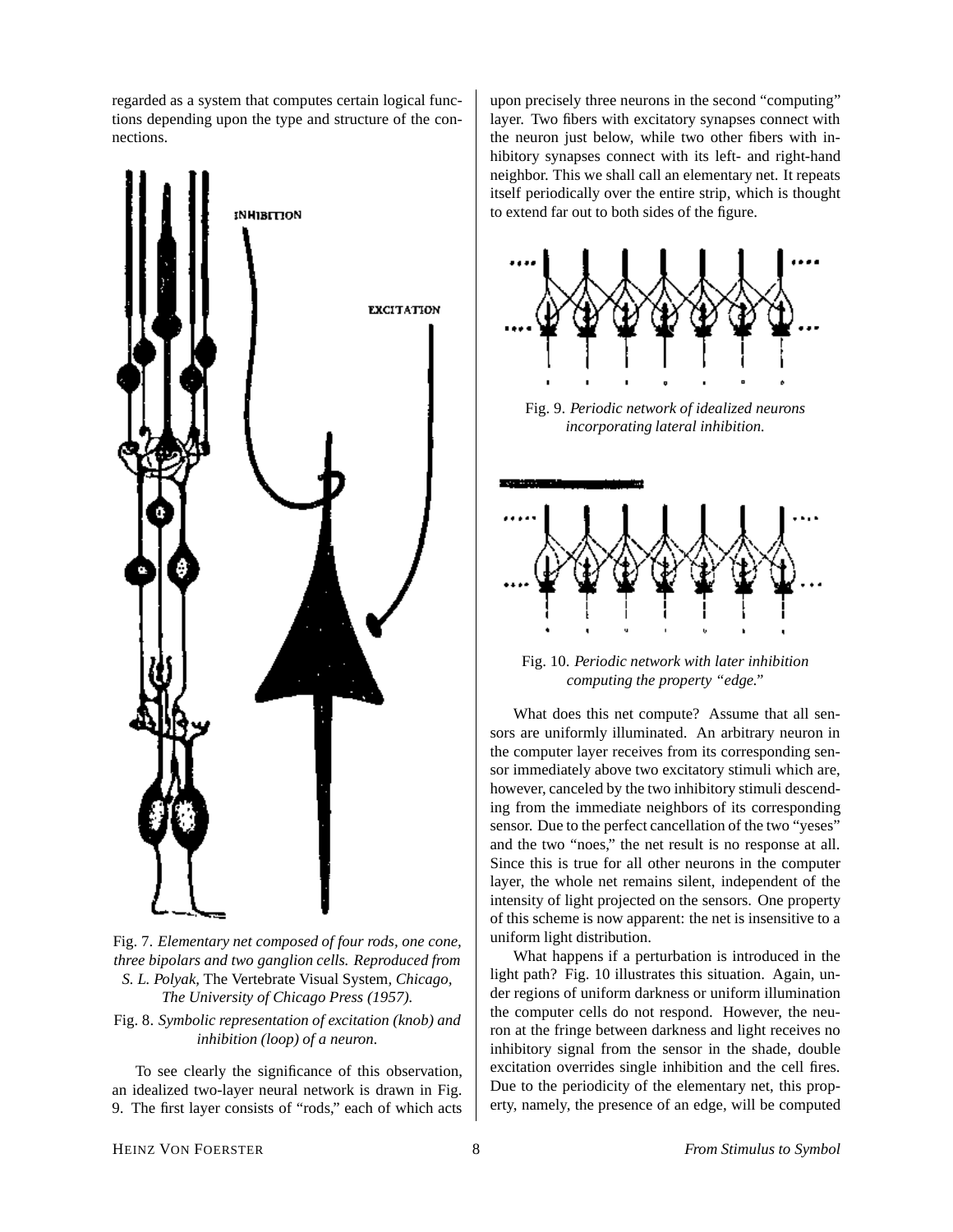independent of the position of this edge and independent of the level of over-all illumination. Hence, such a network may be called an "edge detector," which when the same principle is extended into two dimensions, may be called a "contour detector."



Fig. 11. *Anisotropic periodic network computing the property "right edge" and the property "right edge moving right."*

Other connections will compute other properties in the visual field. Fig. 11 shows a periodic net with two computer layers, 1 and 2, where layer 2 utilizes results computed by layer 1. Inspection of the connection scheme may easily show that layer 1 computes the presence of a right edge (light right, dark left); while layer 2, utilizing the synaptic delay in elements of layer 1, computes a right edge moving right. Of course, no responses are obtained for left edges (light left, dark right), left edges moving left or right, and right edges moving left.

These examples are intended to show that owing to the basic computational properties of the neuron, parallel, periodic arrays of elementary networks are capable of extracting a variety of useful "invariants" in an otherwise complex environment. The theory that connects structure and function of such networks with the invariants they compute is fully developed. Given any universal property to be computed, the appropriate network to carry out this computation can be synthesized.<sup>5</sup>

To establish similar correlations in actual physiological nerve nets is infinitely more difficult. Nevertheless, during the last couple of years in a series of brilliant experiments<sup>6</sup> the computation of invariants by post-retinal networks in some vertebrates (frog, pigeon) has been demonstrated. The experimental procedure consists of observing responses of single fibers in the optic tract elicited by the presentation of various visual stimuli to the retina of an anesthetized animal. These observations show indeed that certain fibers respond only if the appropriate invariant is present in their receptor field. Some of these invariants are:

- 1. Local sharp edges and contrast.
- 2. The curvature of edge of a dark object.
- 3. The movement of edges.
- 4. Local dimmings produced by movement or rapid general darkening.
- 5. Vertical edges only.
- 6. Vertical edges moving.
- 7. Vertical edges moving right (left) only. (etc.)

These abstracts are still on a primitive level, but it is the way in which they are computed that invites further comments. Although only those operations of the perceptive apparatus have been described which are an immediate consequence of the stimulation of sensors, some basic principles are now visible which underlie the translation of environmental features into representations of these features within the cellular architecture of the organism. Perhaps the most fundamental principle involved in this translation is the correspondence between the *neighborhood relationships* that determine environmental structures, and the *neighborhood logics*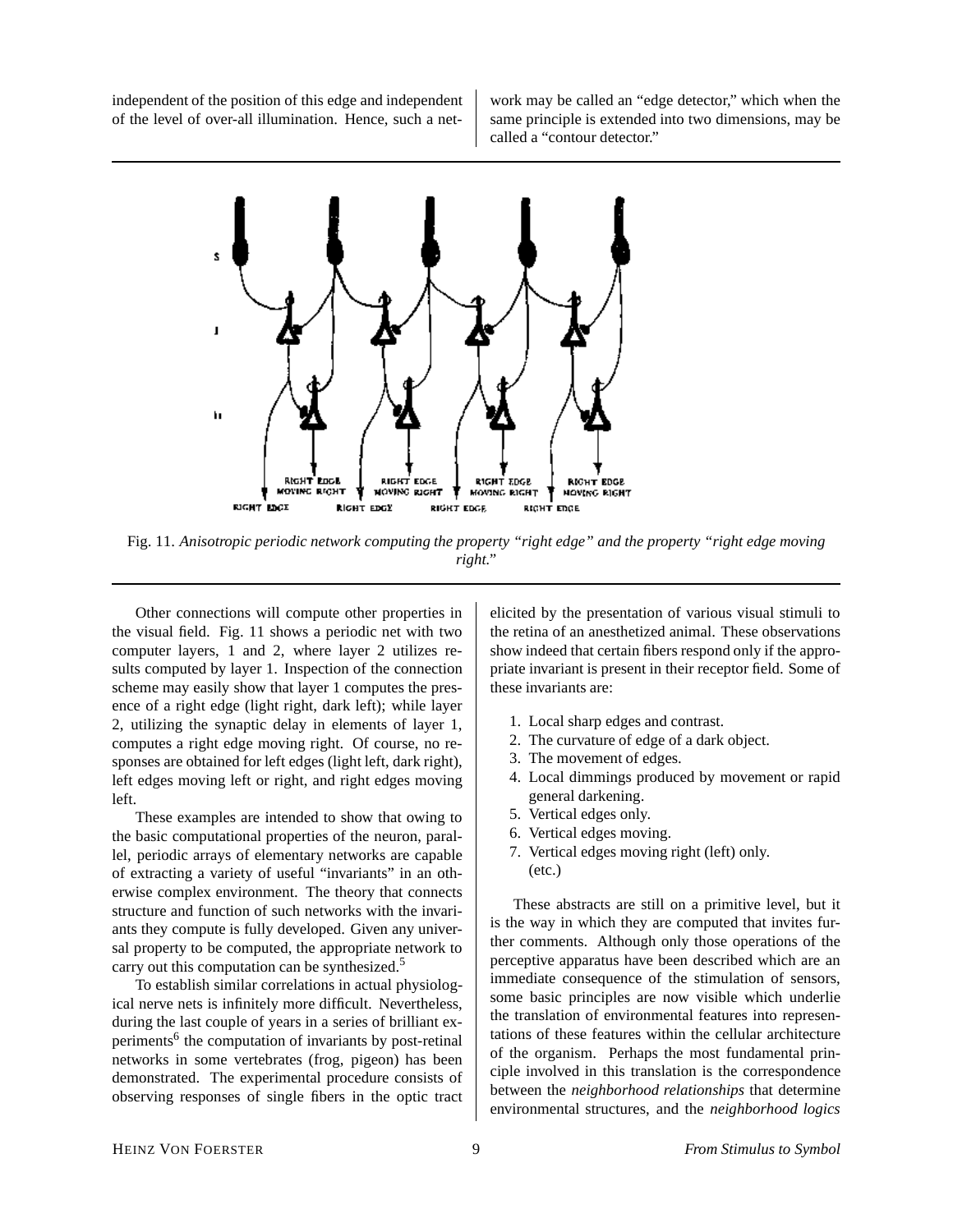that are incorporated into neural connectivity which determine the "whether" and "where" of certain environmental properties.

This suggests two levels of computation. First, computation on the grand scale of evolutionary differentiation which incorporates the environmental constraints into the structure of those networks which on the second level, compute within the limits of their structure spatiotemporal quantities of useful universal parameters. Clearly, the first level refers to the species, the second to the specimen. It is on the first level that the notion of "Platonic ideas" arises, for they refer to the fabric without which experience cannot be gathered.



Fig. 12. *Topological mapping of the sensation of touch into the outer layers of the brain "homunculus."*

The importance of distributed operations that can be carried out on a distributed stimulus is further emphasized by a careful preservation of neighborhood relationships even after the original stimulus has been relayed over many cascades of computational layers into the deeper regions of the brain. Fig. 12 shows a topological mapping — that is, a mapping which preserves neighborhoods — of our body with respect to the sensation of touch into the appropriate cortical regions. This "homunculus" is obtained by registering with microelectrodes those regions in the brain which become active when certain regions of the body are stimulated.<sup>7</sup> Such a "signal representation" must not necessarily conform with original proportions, as seen by the emphasis of organs that convey most of the tactile information. The importance is the preservation of neighborhoods which permit further computations of tactile abstracts.

The reliance on neighborhood relationships can cause peculiar breakdowns of the perceptive apparatus when presented, for instance, with a triple-pronged fork with only two branches (Fig. 13). Although in all details (neighborhoods) this figure seems right, as a whole it represents an impossible object.



Fig. 13. *Triple-pronged fork with only two branches.*

Similar difficulties arise when the visual system is confronted with unusual projections which do not allow quick reconstruction of the unprojected image. Erhard Schön's anamorphosis (Fig. 15 [next page]) seems to picture a somewhat peculiar landscape, but "actually" it portrays the three Emperors, Charles V, Ferdinand I, Francis I, and Pope Paul III. Faces of these personalities, including their names, can easily be recovered by looking at this engraving under a gazing angle from the left.<sup>8</sup>

Since all sensory modalities translate stimuli into the universal language of electric pulse activity, invariants computed by different senses may be compared on higher levels of neural activity. Since it is on this level where we have to search for the origin of symbolization, this point may be illustrated by an example.

A hypothetical anthropologist visits a fictitious tribe whose members use symbolic representations, two of which are shown in Fig. 14. One is referred to as "Ooboo," the other one as "Itratzky." It is significant that no further information is required to identify these symbols.



Fig. 14. *"Ooboo" and "Itratzky."*

In the light of the preceding discussion it may indeed be argued that in this case the pattern of neural activity, which represents the visual stimulus configuration, is homologous to that generated by configurations of the auditory stimulus. This argument is going in the right direction, but it fails to cope with a strange situation, namely, that earlier experience and learning is not involved in this spontaneous identification process.

Since associations gained from experience are excluded, one must assume that this audio-visual correspondence rests upon the fabric without which experience cannot be gained. The structure of this fabric must permit some cross-talk between the senses, not only in terms of associations, but also in terms of integration. If this structure permits the ear to witness what the eye sees and the eye to witness what the ear hears then there is "together-knowledge," there is *con-scientia*.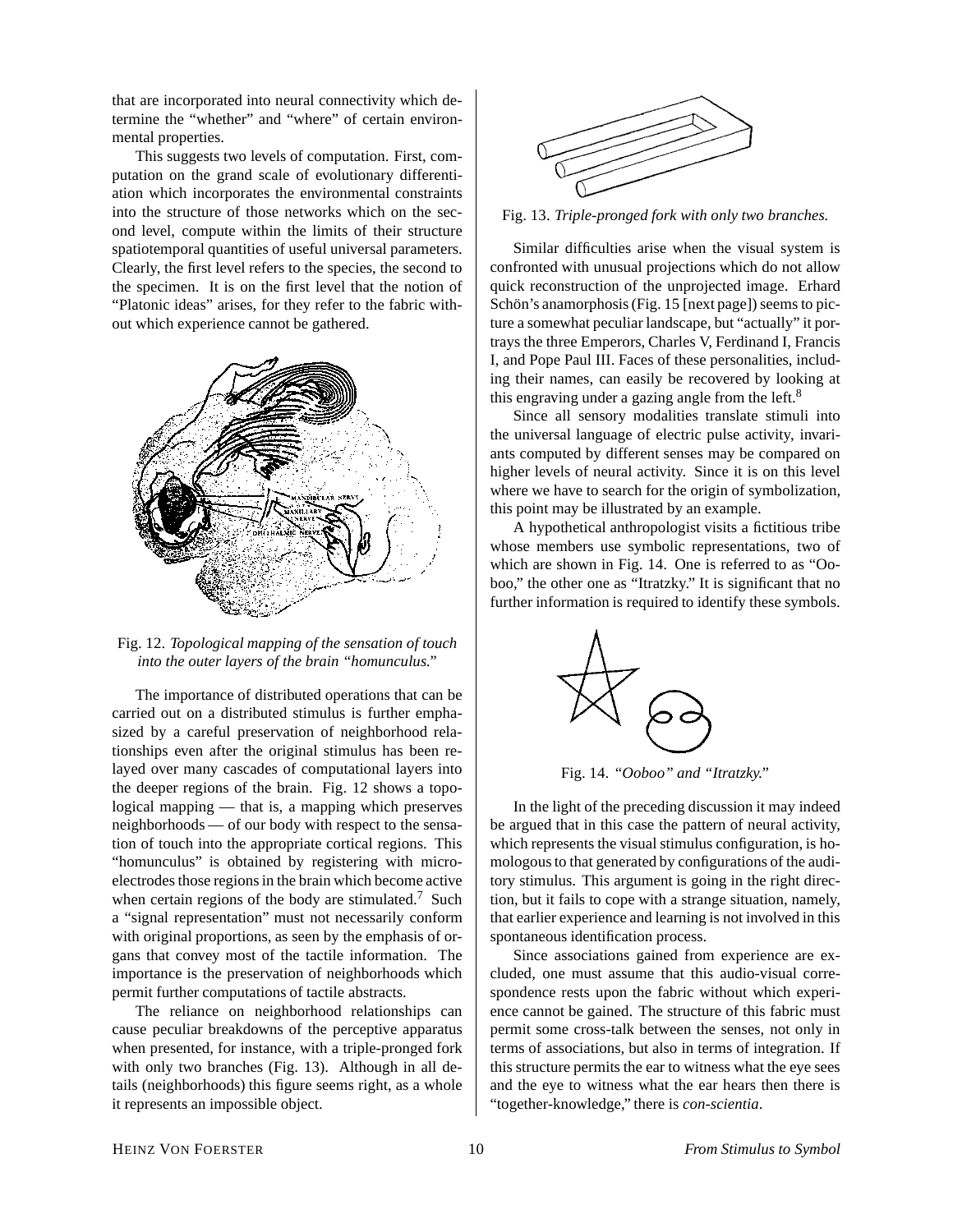$\sim 10^4$ Н

Fig. 15. *Anamorphosis by Erhard Schon, 1535. ¨*



Fig. 16. Nature Teaching Nature*, Allegory from* Scrutinum Chymicum *of Michael Maier, 1587.*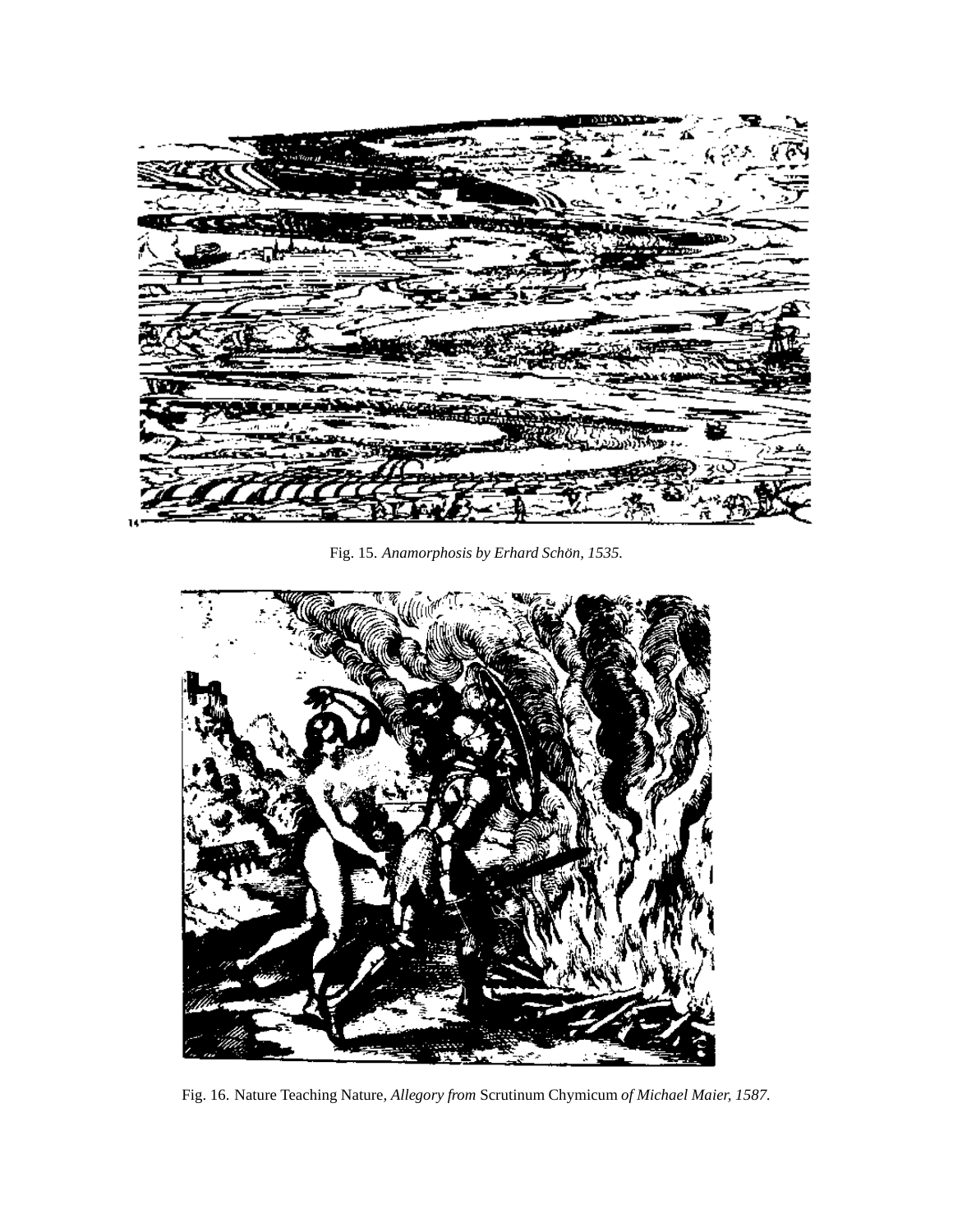### **Symbolization: A Synthesis**

To survive is to anticipate correctly environmental events. The logical canon of anticipation is inductive inference, that is, the method of finding, under given evidence  $E$ , the hypothesis  $H$  which is highly confirmed by *E* and is suitable for a certain purpose. This is computation of invariants within the limits of insufficient information, and follows the principles of invariant computations as before, only on a higher level. Knowledge is the sum total of these hypotheses (invariants, laws, regulations) and is accumulated on three levels. First, on the molecular level in the genetic structure which tests the viability of its hypotheses, the mutations, through the vehicle of the developed organism; second, on the level of the individual organism through adaptation and learning: and third, on the social level through symbolic communication which cumulatively passes information on from generation to generation.

Since these are evolutionary processes, and hence irreversible, error would accumulate with knowledge, were it not for a preventative mechanism: death. With death, all registers are cleared and untaught offspring can freshly go on learning. This mechanism works on the first and second levels, but not on the third.

To cumulatively acquire knowledge by passing it on through generations, it must be communicated in symbols and not in signs. This separates man from beast. Communication among social insects is carried out through unalterable signs which are linked to the genetic make-up of the species. While signs refer to objects and percepts, and serve to modify actions and manipulations, symbols refer to concepts and ideas and serve to initiate and facilitate computation.

Since the ultimate relation between symbols and environmental entities is cascaded over the relations symbol/concept and concept/environment, it is in its logical structure very complicated indeed. This gives rise to breakdowns that manifest themselves on various levels of semantic morbidity.

Symbols share with concepts and ideas the property that they do not possess the properties of the entities they represent. The concept of roses "smells" as much, or as little, as the concept of jumping "jumps." The concept of a square is not quadratic. If this point is missed, a number would be just so many fingers and a square with area 2 would have non-existing sides.

Since symbols refer to concepts and ideas, they too may not have the properties they represent. The symbol of a square may not be quadratic, as can be clearly seen by the string of peculiarly shaped little marks on this paper that have just been used to refer to this geometrical figure. This was, of course, well understood when mystical experience was to be coded into symbols. Michael Maier's allegory, entitled *Nature Teaching Nature*, from the fifty allegories of his *Scrutinum Chymicum* of 1587<sup>9</sup> is here presented for contemplation (Fig. 16). It may be noted that no commentary — except the title — accompanies these pictures.

What, then, determines the form of a symbol; is it an arbitrary convention, or does it convey its meaning by its shape? Again, ontologically this question cannot be resolved. One has to look into the ontogenesis of symbolic presentations.

We here repeat the diagram seen earlier which represents the information flow between a single organism and its environment:



Since symbolization requires at least two interacting subjects who are immersed in an environment that is common to both, we must extend this diagram to admit a second subject. This is done here below:



Subjects  $S_1$  and  $S_2$  are coupled to their common environment  $E$ . In contrast to the first diagram in which the organism is faced only with an environment with given constraints, now each of these subjects is confronted with the additional complication of seeing his environment populated with at least one other subject that generates events in the environment *E*. Hence *S*<sup>2</sup> sees, in addition to the events generated by  $E$ , those generated by  $S_1$ , and since these take place in  $E$ , they shall be labeled  $E_1$ ; conversely, subject  $S_1$  sees in addition to events generated by  $E$  those generated by  $S_2$  which will be called  $E_2$ . Thus, in spite of the fact that both  $S_1$  and  $S_2$  are immersed in the same environment  $E$ , each of these subjects sees a different environment, namely,  $S_1$  has to cope with  $(E, E_2)$  and  $S_2$  with  $(E, E_1)$ . In other words, this situation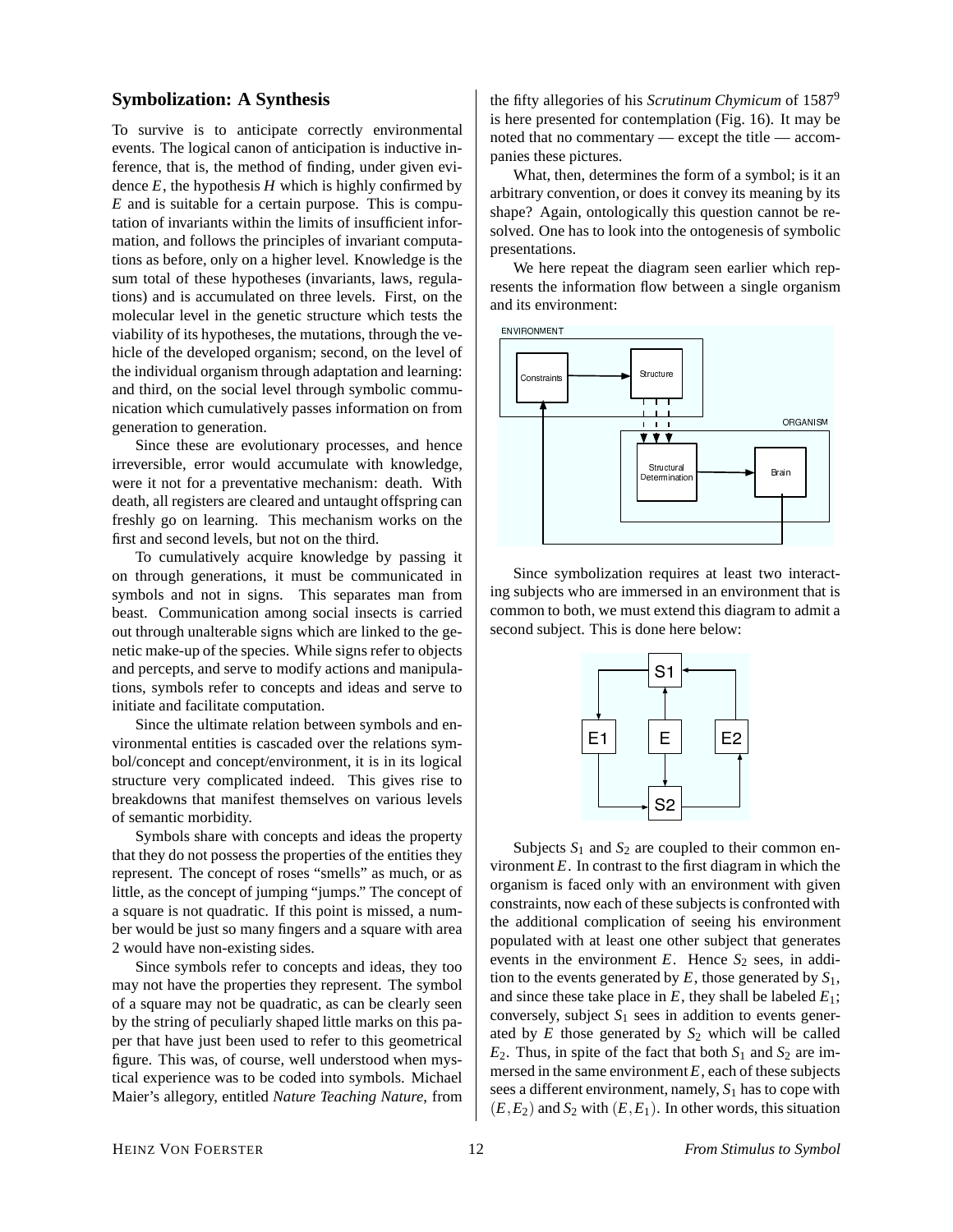is asymmetrical regarding the two subjects, with *E* being the only symmetrical part.

Assume that  $E_1$  and  $E_2$  are initial attempts by  $S_1$  and *S*<sup>2</sup> to communicate environmental features to each other. It is clear that these attempts will fail unless — and this is the decisive point — both subjects succeed in eventually converging to like representation for like universal features. This process may be expressed symbolically:



The arrows indicate the convergence process, and *E*<sup>0</sup>

stands for the final universal "language" spoken by both subjects. At this point the initial asymmetry ceases to exist and both subjects see the same environment  $(E, E_0)$ .

As in all evolutionary systems, the outcome of this process cannot be predicted in the usual sense, because the goal which establishes equilibrium is not directly visible in the final equilibrial state which is a communicable symbol, while the goal is communicability.

Symbols must not necessarily have the shape of the objects they ultimately refer to, yet within that freedom there are constraints working in the evolution of symbolic representation which confine their development within reasonable limits. One of these constraints is dictated by the tools with which these symbols are generated, the other one is their syntactical structure.



Fig. 17. *Formalization of pictograms through constraints imposed by writing tools. This development is estimated to have taken place in Mesopotamia during a period from the fourth to the second millennium B.C.*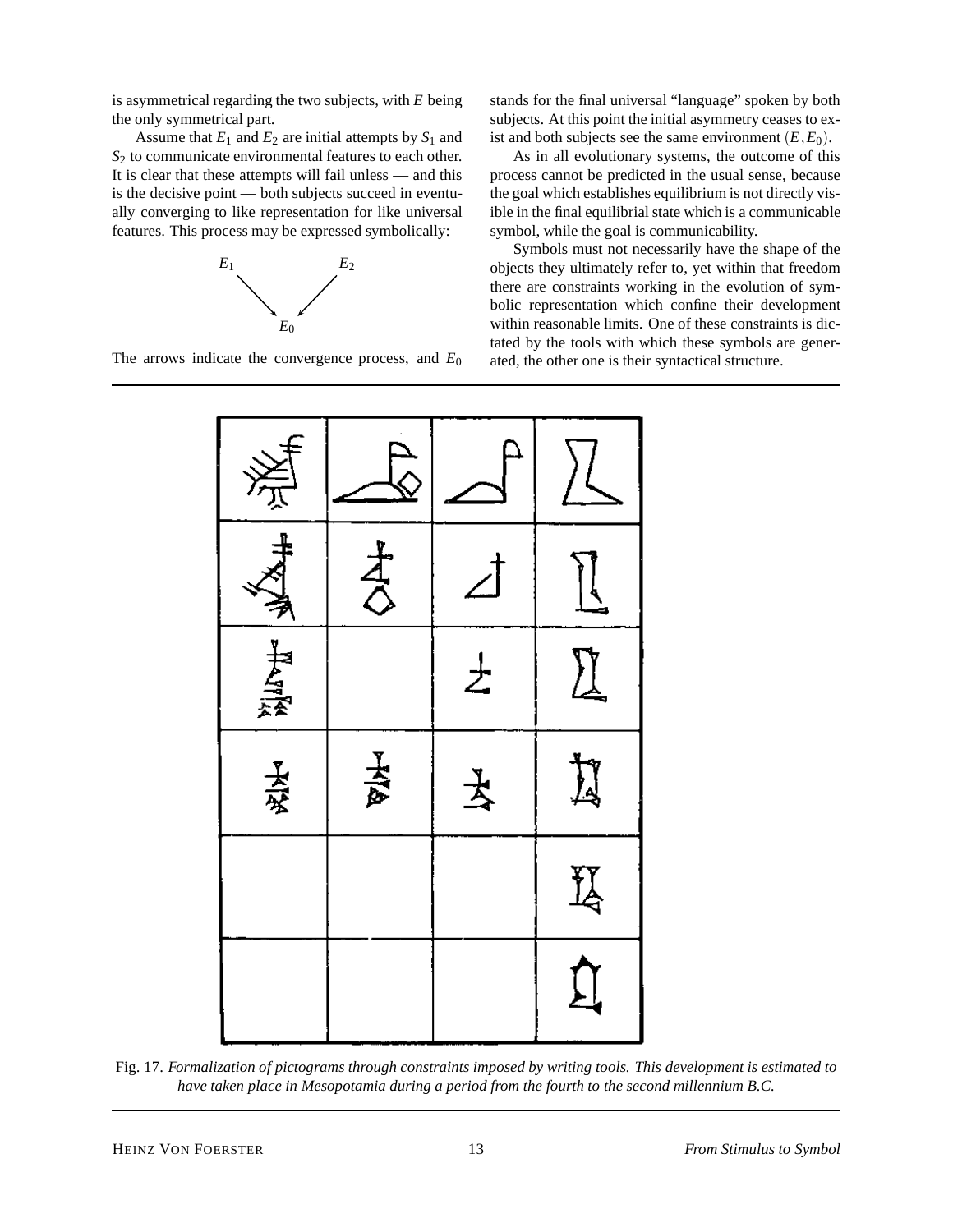An example of the first kind of constraints operating on the development of written symbols is given in Fig. 17, which shows the development of highly stylized symbolic forms from initially representational pictograms.<sup>10</sup> This transition is believed to have taken place in the two millennia of Sumerian cultural activity between 4000 and 2000 B.C. As one goes down the rows it is clearly seen how the constraints imposed by the writing tools  $-$  a stylus with triangular cross-section pressed into soft clay — strongly modify the early pictograms given in the top row. It may be interesting to note that simultaneously with this departure from structural representation goes an increase in the possibility to add modifiers to the original meaning. While the pictogram at the top of the right-hand column indeed says "foot," after two thousand years of stylization (bottom row) it may stand for "walking," "running," "delivering a message," or other "foot-connected" actions if associated with appropriate modifiers. Nevertheless, in some instances it seems to be possible to see behind the form of later symbols the shape of earlier pictorial representations.

The other kind of constraint is a structural one and does not show itself in an obvious way, for symbols carry rules of connectivity and not so much rules of entity. Symbols may be compared to atoms which react to particular atoms only to form the molecular compounds, but are inert to all others. Take, for instance, these "molecular" sentences:

"Socrates is identical."

" $4 + 4 =$  purple."

The disturbing thing about these is that they are neither true nor false; they are nonsensical. The connection rules of the symbols have been violated in these examples. "Identical" sets up a relation between two entities. "Socrates is identical with Plato" is a sentence that makes sense although it happens to be a false proposition. The compound "4 + 4 = " requires a number to follow. Putting "6" at the end is a good guess, but "purple" is an operator with an entirely different structure. This indicates that somehow structure is still preserved in symbolical discourse, but in a syntactical and not in a representational sense. The language of symbols has, so to speak, its own logical grammar. $11$  Uniqueness in symbolic expressions is established in a way similar to that of a jigsaw puzzle in which pieces can be put together in one, and only one way. It is the sometime far-extending neighborhood relationship among the pieces — the symbols — that puts them into place,

It is clear that the constraints expressed in the neighborhood relationships of symbols reflect constraints in the environment. For instance, a sentence that refers to two particular persons must employ two proper names. To establish connection rules among symbols of speech is the linguistic problem. One of the most primitive connectivities among words is the probability of their succession. With the following two examples the emergence of order by tightening the constraints of succession will be demonstrated. These examples are random sequences of words generated by a chance device which, however, takes into account the various probabilities by which a particular English word follows a number of precursors. In the first example the number of precursor words is two:

> ... THE HEAD AND IN FRONTAL AT-TACK ON AN ENGLISH WRITER THAT THE CHARACTER OF THIS POINT IS THEREFORE ANOTHER METHOD FOR THE LETTERS THAT THE TIME OF WHO EVER TOLD THE PROBLEM FOR AN UNEXPECTED . . .

In the second example the constraints are tightened by extending the neighborhood relationship up to four words:

> ... HOUSE TO ASK FOR IS TO EARN OUR LIVING BY WORKING TOWARDS A GOAL FOR HIS TEAM IN OLD NEW YORK WAS A WONDERFUL PLACE WASN'T IT EVEN PLEASANT TO TALK ABOUT AND LAUGH HARD WHEN HE TELLS LIES HE SHOULD NOT TELL ME THE REASON WHY YOU ARE IS EVIDENT ...

Symbols are no proxy for their objects.<sup>12</sup> There are two morbid states of the mind, magical thinking and schizophrenia, in which this distinction is erased. In both cases symbol and object become indistinguishable. In purpose-oriented Jou Jou and in Voodoo the identity of symbol with object is used to manipulate the world by manipulating the symbol. In schizophrenia symbol and object are freely interchanged to produce peculiar hierarchies of identities. In order to comprehend in depth the modality of this affliction, a short passage of the extensive description of the case of a six-year-old boy by the name of Walter ( = water) is given here: $^{13}$ 

*Late in November, 1936, presumably because he had heard a rumor about a child killed in an accident in an elevator there, he became terrified when taken to a department store. He trembled, cried, vomited and remained "hysterical" for two days during which time he made little jerking movements of his body and shoulders and said scarcely a word. The following day, Dr. Hamill was for the first time able to make out that he failed to distinguish between himself (Walter) and water. Walter shifted to water, thence to Deanna Durbin who played in "Rainbow on the River" and so to water again. Being water, he felt he could not be drowned, but might be imprisoned*